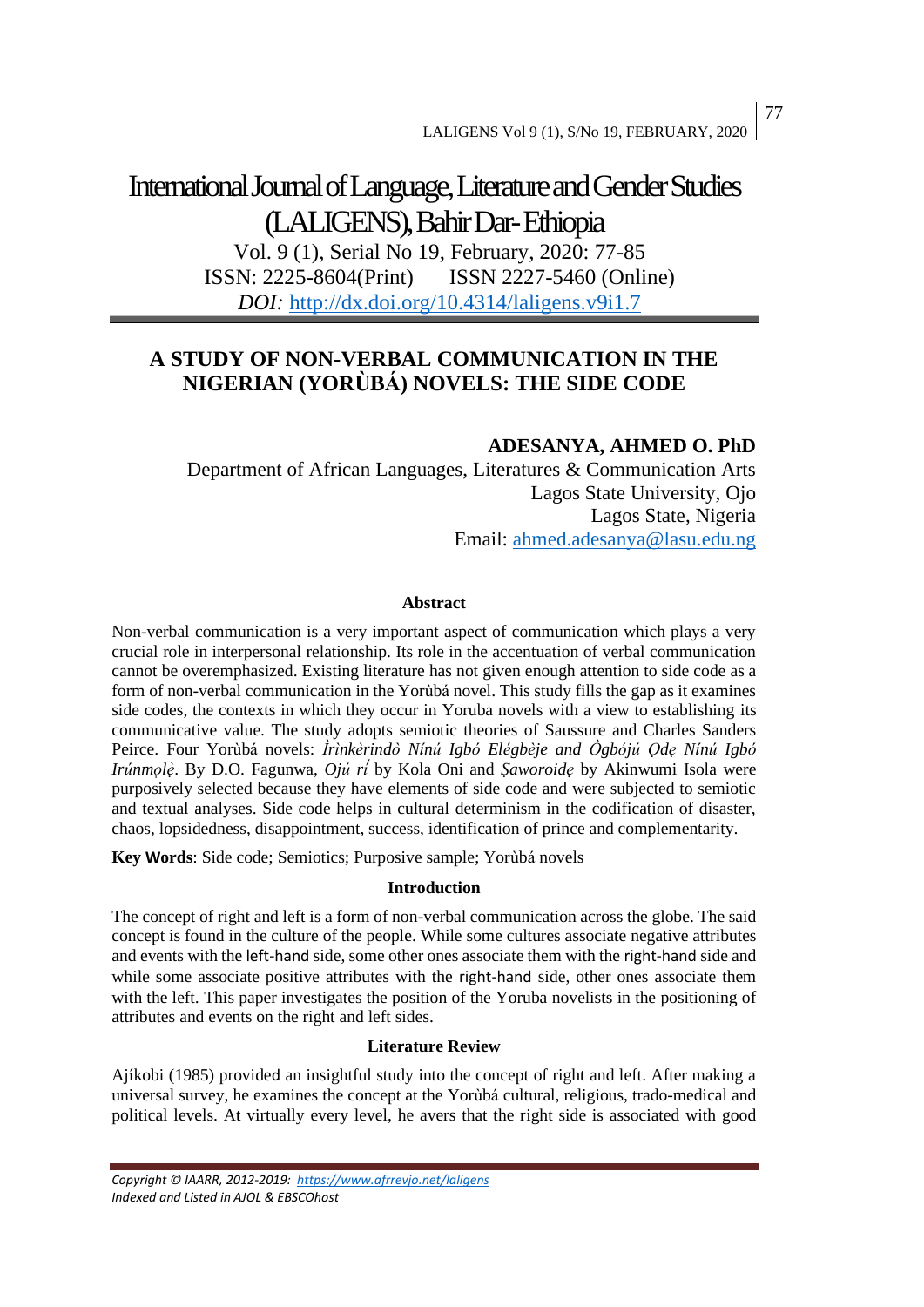78

things while the left side is associated with negative or bad things. He points out that "the Yorùbá even believe that God takes good out of the right-hand side than the left..." (p. 6). This may not be unconnected with why "traditional Yorùbá parents or guardians do everything possible to prevent or guard their children from the use of the left hand very early in life" (p. 9). The left hand, he adds is used for unclean purposes such as blowing of the nose, cleaning of the anus and removing dirty things, and that left-handed people are seen as social misfits and public nuisances in many societies of the world. He says that left handers are called 'Southpaw' in America and *olówó òsì pondoro* which translates to 'inactive left-handed people' in Yorùbá society. Ajíkòbi (1985, pp. 13-14) expressed:

> The Yorùbá go to the extent of attaching evils to the left five fingers and good to the right. It is believed that the five fingers on the right hand represent five kinds of good fortune or blessings thus: They are long life *(àìkú)*, money, *(ajé), wife (aya)*, children (omo) and victory (*iṣégun*) and the left five fingers represent death *(ikú),* sickness *(àrùn),* fighting *(ìjà),* want of money *(ìpọ́́njú)* and loss *(òfò).*

By implication, good attributes are attached to the right-hand fingers while bad attributes are attached to the left-hand fingers.

Ajíkobi (1985:15) further adduces that during sexual intercourse, in Yorùbá society, the man uses his left hand to insert his penis in the woman's vagina; equally, the woman helps the man to insert his penis with her left hand into her vagina. This, he corroborates by this Yorùbá song:

| Onípèékeré ò!            | Oh ipékeré seller!                                    |
|--------------------------|-------------------------------------------------------|
| Ebi ò lè pomo tí n dóko' | An adulterous girl cannot feel hunger                 |
| Bó bá fòtún gbowó ò      | After accepting money with her right hand             |
| A a fòsì fokó móra       | She draws the penis nearer to her with her left hand. |

He equally believes that the sex of an unborn child is determined by either the left or the righthand side. After a sexual intercourse, the woman is asked to turn to her left side for a few seconds if she wants a female child and that if she wants a male child she is asked to turn to the right side. It is believed, especially by Yorùbá elders, that if such a woman should become pregnant, she would give birth to the sex that relates to the side to which she turns.

Ajíkobi (1985, pp. 21–22) attributed stumbling with the left foot as an ill omen signifying failure in any expedition undertaken by such a person while stumbling with the right foot signifies success and a good outcome in the expedition embarked upon by such a person. Therefore, if one is going out and one suddenly unconsciously dashes one's left foot against anything, it is advisable for such a person to go back home, sit down and ponder before planning to go out again, failure of which the journey may hit a brick wall.

Contrary to Ajíkòbí's (1985) conception about left and right, a Yorùbá proverb seems to affirm unity of the opposite:

| Otún we òsì      | The right-hand washes the left       |
|------------------|--------------------------------------|
| Òsì we òtún      | The left-hand, too, washes the right |
| Lowó fi $\sin 6$ | This makes the hands clean           |

The proverb above indicates complementarity rather than opposition as posited by Ajíkòbí (1985). This shows that the left and the right-hand function to assist each other in the overall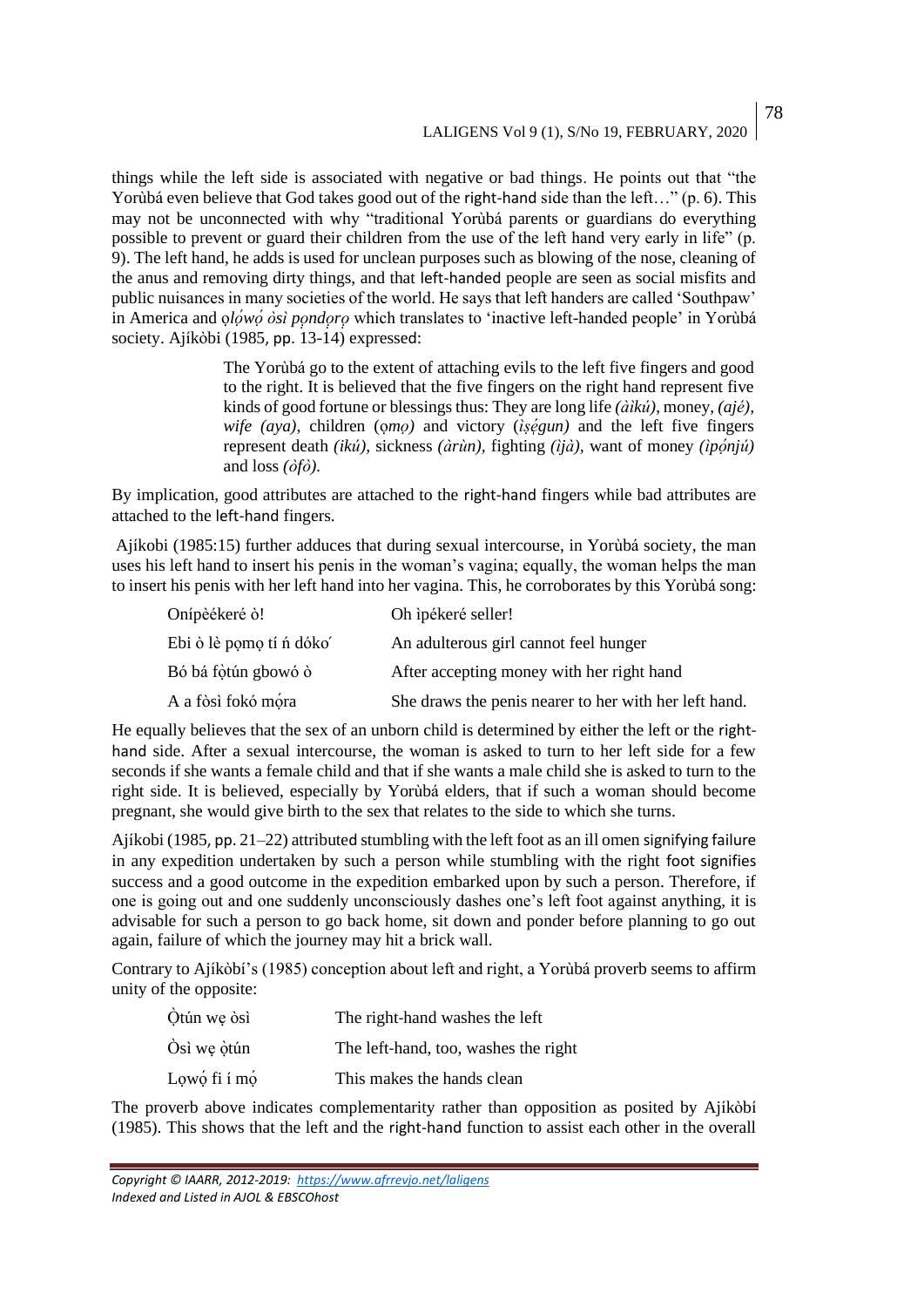success of parts of the human body. These are vehicles used in metaphorical expression. Cooperation is the tenor.

Ilésanmí (2004, p. 110) in discussing the binary theory of complementarity maintained:

But whatever would augur well for reconstruction, creation of new order cannot be said to be oppositional; they are rather complementary. I cannot imagine the combination of the negative and positive ends of an electric wire which provides electric light or functions for coolness in refrigerator or which ignites the vehicle for mobility as being oppositional, it is indeed complementary… The so called positive and negative electrons cannot move without a propelling initiation by Nature (God) since they cannot be said to have their own individual consciousness. It is what propels them to action that has its desire or goal achieved complementarily. What human beings call crises, produces changes which are often erroneously termed negative or positive. Negativity and positivity are relative or complementary, dependent on how they are managed.

A view at Ilésanmí's (2004), opinion above shows that left and right are complementary rather than opposing to each other as demonstrated by Ajíkòbí. Also, Ajíkòbí's (1985) work is a catalogue of the use of left and right which is based on formalism. However, semiotics is the theoretical concern in this study.

#### **Theoretical Framework**

Saussure emphasizes the social function of the sign; Pierce, on the other hand emphasizes its logical function. Both aspects are closely correlated and today, the two words 'semiology' and 'semiotics' refer to the same discipline with the Europeans using the former and the Americans using the latter. Pierce (1931–58, 1. 538) opines that "every thought is a sign". Contemporary semioticians study signs not in isolation but as part of semiotic sign systems (such as a medium or genre). They study how meanings are made, being concerned not only with communication but also with the construction and maintenance of reality. Today, both 'semiology' and 'semiotics' are regarded as semiotics.

#### **Signification**

Signification according to Saussure (1974:114) is the relationship between the two parts of the sign, which is the signifier and the signified. Barthes (1964:33) also agrees with Saussure that signification is not the 'thing', but the mental representation of the 'thing', which is the concept. He maintains that signification is the association of the signifier with the signified but points out that the association is arbitrary. Eco (1976, p. 8) explained that "a signification system is an autonomous semiotic construct that has an abstract mode of existence independent of any possible communicative act it makes possible". A synthesis of the authors' views above on signification shows that it is the outcome of the relationship between the signifier and the signified but it will be too hasty to jump to a conclusion that such a relationship is arbitrary as noted by Barthes. An examination of the three modes of the signification as postulated by Peirce and most commonly employed within a broadly Saussurean framework will shed more light on the relationship. They are symbol/symbolic, icon/iconic and index/indexical.

#### **Symbolic Signification**

According to Chandler (2006, p. 49), symbolic signification is a mode in which the signifier does not have any resemblance with the signified which is fundamentally arbitrary or purely conventional – that the relationship must be studied. Examples are language (alphabetical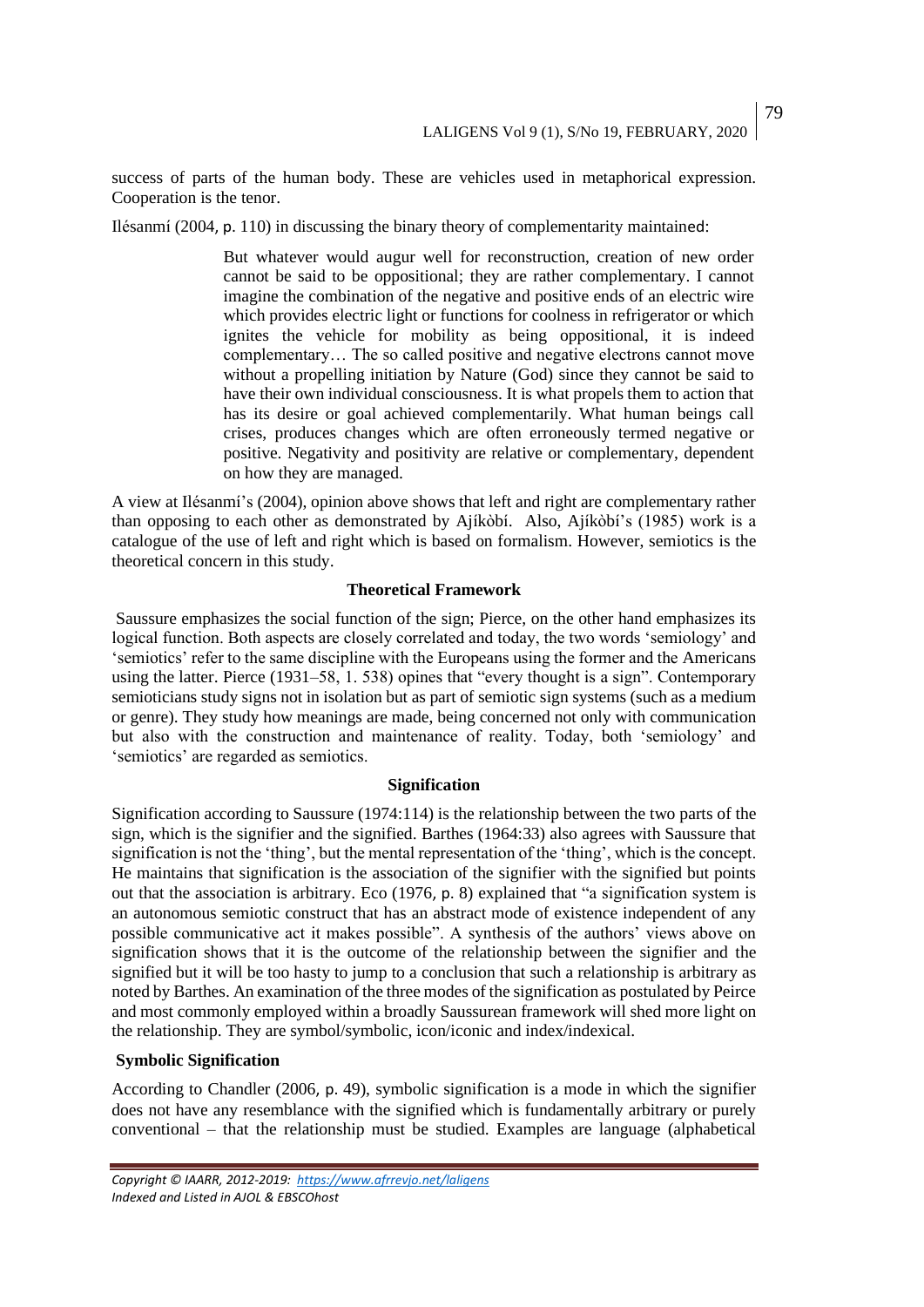letters, punctuation marks, words, phrases and sentences), numbers, Morse code, traffic lights, national flags, etc. The symbolic signification does not have a natural link between the form and the thing represented, but only has a conventional link. The traffic sign of an inverted triangle is such symbol, as a matter of fact; it shares no natural link between its form and its meaning, 'give right of way'. The link between its form and meaning is purely conventional. The same may be said of military emblems, the naira sign  $\mathbb{H}$ , almost all flags and all languages. Thus, there is no natural connection between the Yorùbá word *sá lọ* (run away) and its meaning. According to William et. al. (2004:90), the term *symbolic* as used in linguistics is understood in the sense that, by general consent, people have "agreed" upon the pairing of a particular form with a particular meaning. This sense of *symbolic* goes back to the original meaning of the Greek word *symbolon* 'a token of recognition' used between two guests or friends, e.g. a ring broken into two halves, which allowed them to identify each other after a long time by matching the two parts and checking whether they fit together. The two halves of the ring are inseparable, just like the form of a word and its meaning.

William et al. (2004, p. 91) further argued that symbolic signs are the exclusive prerogative of humans. In other words, other lower animals cannot make use of symbolic signs. The authors maintain that human beings have more communicative needs than pointing to things and replicating things. Also, man wants to talk about things which are more abstract in nature such as events in the past or future, objects which are distant from him, hopes about peace and a host of others. They believe that all these can only be achieved by means of symbols which humans all over the world have created for the purpose of communicating all possible thoughts.

According to Danesi (2004, pp. 31–33), a symbol stands for its referent in a conventional way. A cross figure can stand for the concept "Christianity"; white can stand for "cleanliness", "purity", "innocence", and dark for "uncleanness", "impurity" and "corruption". The author expresses that symbolism is more prevalent in mathematics and science than any other area of human endeavour pointing out that the science of geometry, as an example, has helped human beings solve engineering dilemmas since ancient times. Symbol equally plays a role in religious life – the Cross symbolizes Christ's death and all Christian beliefs. The Star of David represents Jewish teachings. People throughout the world have agreed on certain symbols to serve as a shorthand system for recording and recalling information. Every branch of science has its own information system – astronomy uses a set of ancient symbols to identify the sun, the moon, the planets and the stars; in mathematics, Greek letters and other symbols make up an abbreviated language. Specific kinds of symbols appear in such fields as linguistics, commerce, engineering, medicine, packaging and transportation. All the countries of the world have official or unofficial national symbols. A flag or an anthem may symbolize a nation. In Nigeria, for example, two horses facing each other and raising their forearms to carry an eagle is the symbol for the country. The United States is symbolized by Uncle Sam and the statue of Liberty. Canada is symbolized by the maple leaf while John Bull stands for England.

Commenting on the arbitrariness of symbolic signification, Johansen and Larsen (2002) declared:

> Negatively symbolic signs are characterized by being arbitrary, unmotivated, i.e. neither connected to the object nor similar to it. In other words, it is not their own characteristics that make them signs, as with iconic signs; nor is there a natural bond between sign and object, as with indexical signs. Instead, symbolic signs are constructed or agreed upon to be used as signs for given purposes in the internal or external world, i.e. as conventional designations

*Copyright © IAARR, 2012-2019: <https://www.afrrevjo.net/laligens> Indexed and Listed in AJOL & EBSCOhost*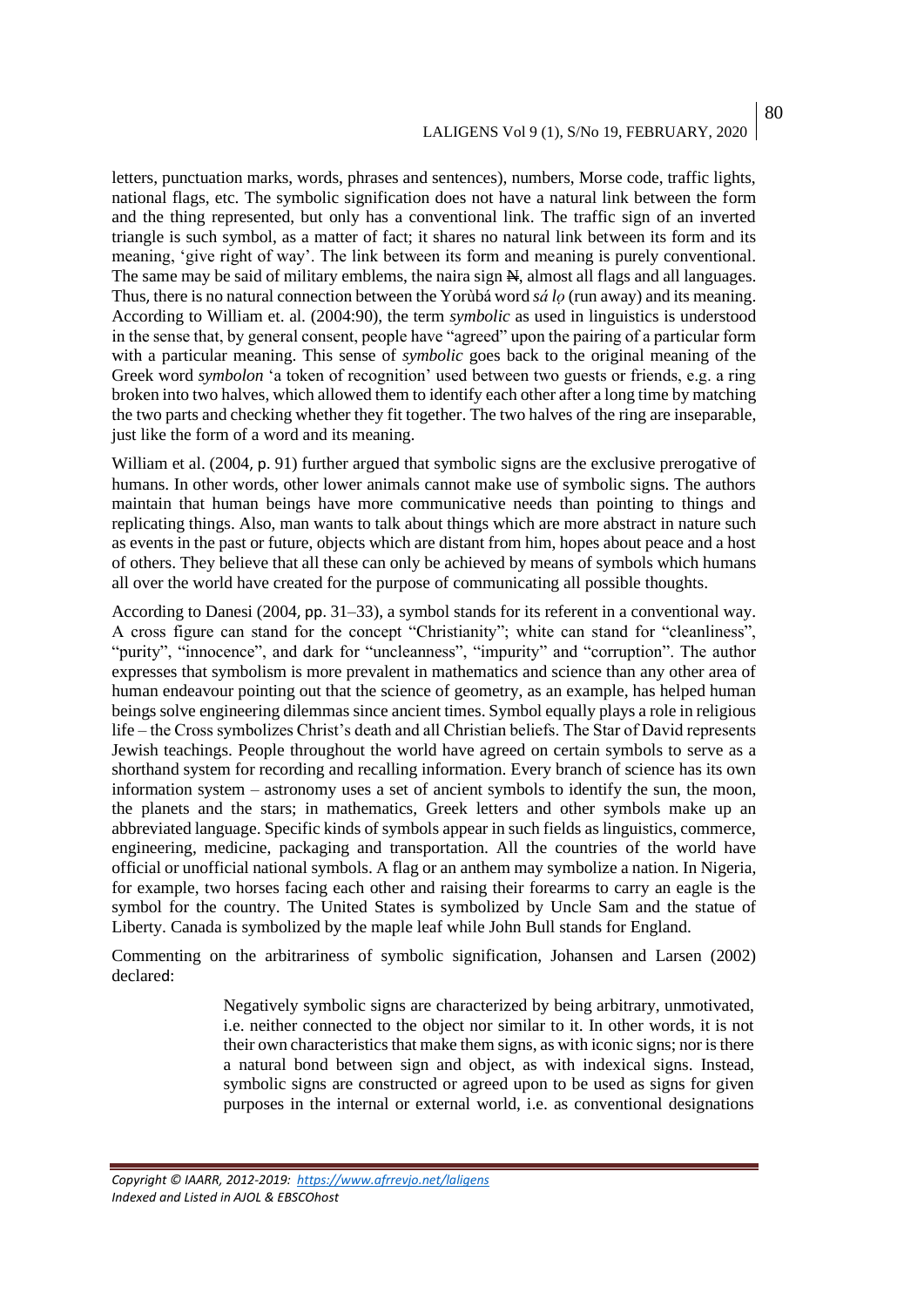81

with a referentiality and a meaning that are determined by conventional usage (p. 43).

The authors above pinpoint that there is no relationship whatsoever between the symbolic sign and what it stands for. Language is a good example of symbolic sign. If we take the word *ewé* which translates to 'leaf' in English, we see that there is no bond or association in any form between the word and the object it represents. We may decide to give the same name to *igi* (tree). However, there must be a communal consensus. An illustration is given from Fágúnwà's *Ìrìnkèrindò Nínú Igbó Elégbèje* below:

> Baálè fún èèbó ní obì àbàtà méfà, èèbó la méjì sí wéwé. Ó mú òkan, ó sì ní kí wón pín ìyókù kárí (p. 29)

> Baálè ̣̀gave six pieces of kola *acuminate* to the white man. The white man broke two into pieces, took one and asked them to share the rest among all.

In the text above, the present given to the white man (six pieces of kola *acuminate*), a particular kind of kolanut, is *àrokò*, a Yorùbá symbolic non-verbal communication. The kola is used to encode an offer of friendship by the Baále to the Whiteman. Although both the object (kolanuts) and the number (six) presented are symbolic, they have a great tie with what they connote in Yorùbá socio-cultural context.

The side code is more important in this study. As mentioned earlier, Ajíkòbi (1985) argues that the side code concept is a global one and observes it from virtually every angle of human endeavour. In his investigation, left is associated with bad things while right is associated with good things. Ajikobi's argument seems linear and single sided as shall be seen in this study. Some of the novelists in this study have used the left side to communicate negative messages as shall be seen at present.

In *Ojú rí*, Ògúngbèmí's auto accident has been signaled by his dashing his left foot against an object:

> Ó ní kí òun bá òun kó ṣúgà láti Agbeni lọ Ìtaagún ní Ajérọ̀mí. Àwọn dúnàá dúrà, owó tó sì gbà láti san fún òun tẹ́ òun lọ́rùn ni òun bá tẹ̀lé e. Ibi tí àwọn ti fẹ́kó sínú mọ́ tò òun báyìí, *òun fẹsẹ̀ òsì kọ débi pé ṣòkòtò àǹkàrá aláwọ̀ búlúù tí òun wọ̀sì fàya pẹrẹgẹdẹ lábẹ́́* . Ara rọra fu òun, òun sì fẹ́padà ṣùgbọ́n ọkùnrin dúdú ọ̀hún ní kò séwu. (p.6)

> He offers him to transport some sugar from Agbeni to Ítaagún in Ajéròmí. They haggle and the sum he agrees to pay him suits him which makes him to follow him. As they are about to enter into his car, *he dashes his left foot against an object to the extent that the blue-coloured pair of trousers which he puts on tears completely underneath.* He becomes suspicious and wants to turn back but the dark-complexioned man insists there is no cause for alarm.

Ògúngbèmí, a bus driver, agrees to transport some sugar for a passenger. At the point of entry into the bus, he observes a sign – *òun fẹsẹ̀ òsì kọ* (he dashes his left foot against an object). Although he does not deliberately dash his left foot against an object in the text as seen, yet he rightly becomes suspicious because of his knowledge of the culture and the likely consequences of such a sign *– ará rọra fu òun* (he becomes slightly suspicious that the journey may turn awry). Ògúngbèmí disregards the symbol and follows the passenger who assures him of a safe trip. He, however, ends up in a ghastly motor accident that costs him his bus and also incapacitates him physically. The act of dashing the left foot against an object by  $\dot{O}$ gúngbèmí

*Copyright © IAARR, 2012-2019: <https://www.afrrevjo.net/laligens> Indexed and Listed in AJOL & EBSCOhost*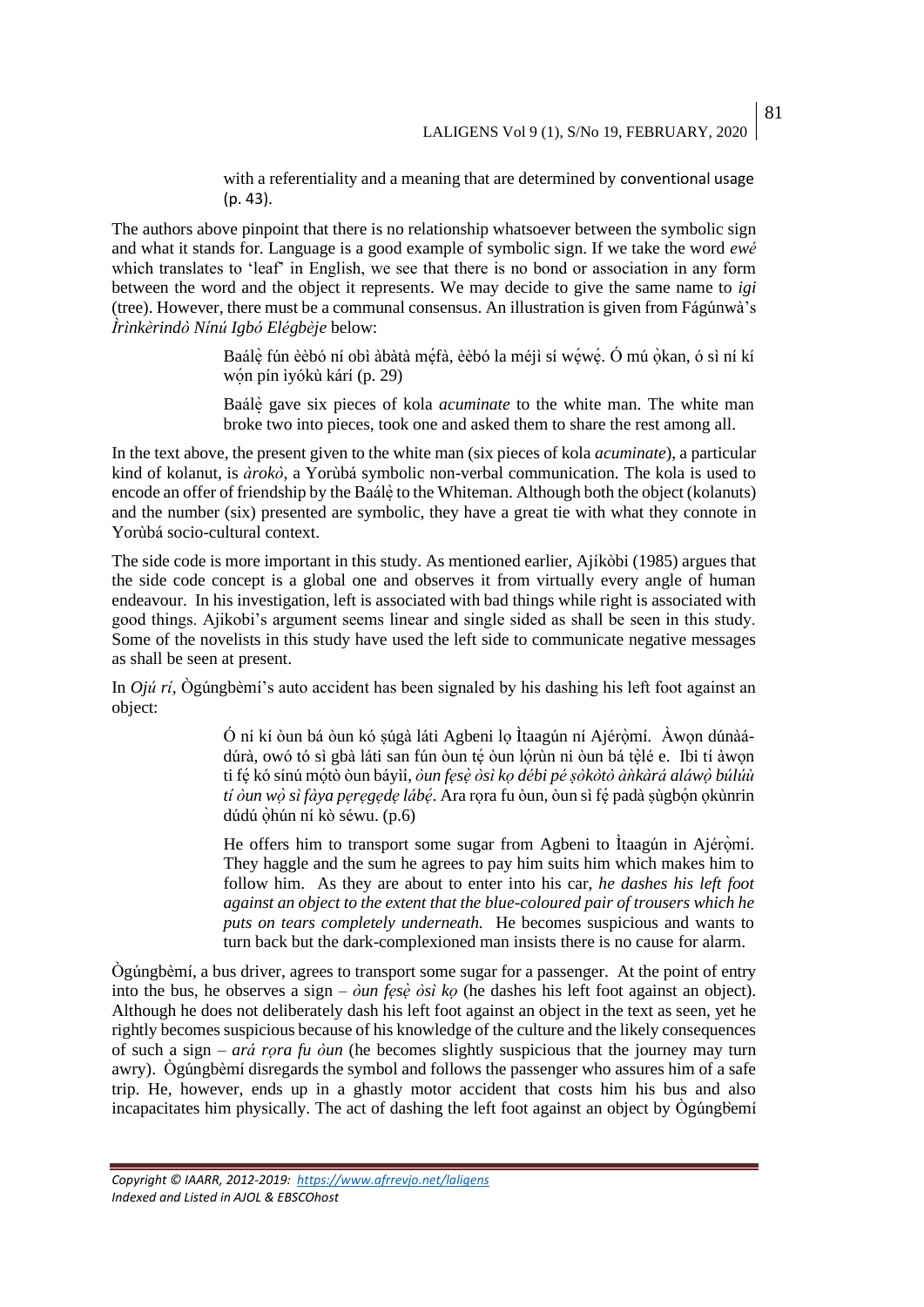portrayed in the text is a symbolic signification of disaster as manifested in the ghastly auto crash and the injury sustained therein.

Also, in *Ìrìnkèrindò Nínú Igbó Elégbèje*, the author makes use of left side to discuss a strange community:

> A rí ọ̀nà kékeré kan báyi *tí ó yà bá apá òsì lọ.* Nwọ́n kọ àkọ́ lé kan sí ìyànà náà... ìlú àwọn Èdìdàrẹ́ níbití Òmùgọ̀diméjì ti nṣe ọba wọn'. (p.38)

> We see a small road *that leads to the left hand-side.* They place a signboard at the junction of the road… 'The town of Edidare' where Omugodimet is their king'

The author's description of the lifestyles of the people of Edidaré, headed by Òmùgòdiméjì shows something contrary to the entire culture of the Yorùbá people. This may not be unconnected with where the community is situated *– tí ó yà bá apá òsì lọ* (that leads to the lefthand side). The left-sidedness is a symbolic signification of lopsidedness and chaos in the behaviour exuded by the inhabitants of ̀Edìdàré ̩̀ community.

In *Ògbójú ọdẹ Nínú Igbó Irúnmọlẹ̀ ,* Àkàrà Oògùn dashes his left foot against an object before he enters into the cave of a weird creature that captures him:

> Dídìde ti mo dìde, *ẹsẹ̀ òsì ni mo fi kọ*, ẹsẹ̀ ìyá mi ni, ìgbàkígbà tí mo bá ti fi ẹsẹ̀ náà ko sí n $\hat{n}$ kan kan, n $\hat{n}$ kan náà kò ní dára... ibi tí mo ti ń se èví ni mo déédé rí i tí ẹnìkan dì mí ní ọwọ́ ọ̀ tún mú tí ó sì lọ́ mi ní apá sẹ́yìn tí ó gbá mi ní etí. (p. 21)

> As I rise to go, *I dash my left foot against an object*, it is my mother's leg, anytime I dash that foot against an object on any particular thing, it would turn out negative… As I'm doing this I suddenly see someone who holds my right hand, turns my arm to my back and slaps me.

In the text above, dashing the left foot against an object is the signifier to the character; the signified concept is a negative outcome of his journey in the forest. Truly, the character is later apprehended by a gnome who beats and chains him up in a cave. A sign is a recognizable association of a signifier with a particular signified. The same signifier (dashing the left foot against an object) could stand for a different signified (and thus be a different sign). If, for instance, someone had promised Àkàrà Oògùn, some money and on his way to collect the money he dashed his left foot against an object, then the same signifier would signify disappointment.

In the investigation of this researcher concerning the left-hand side position of the bride beside the groom, Olájùwon<sup>1</sup> explained that the culture dates back to the pre-colonial Yoruba life when war or any form of attack may break out anytime. The husband, she asserted, would hold the weapon with which the wife was protected with the right hand while the wife was on the lefthand side of the husband.

Contrarily, Fálétí (1972:34) asserts that "*Ọba oko ní í fọwọ́́ ọ̀ tún mú ìrùkẹ̀rẹ̀ , ọwọ́́ òsì l'ọba gidi í firùkèrè sí*" (It is the king who is a rustic that holds the horse-tail with his right hand; an important king holds the horse-tail with his left hand). This assertion is peculiar to the  $\dot{Q}y\dot{Q}$ kingdom and may not be unconnected with the Ọ̀yọ́ proverb which says: "*Ají-ṣe-bí-Ọ̀yọ́́ là á rí,*   $\hat{O}$ *γọ́ ò ní í ṣe bí i baba ẹnìkọ́òkan*" (People copy Òγọ́'s attitudes, the Òγọ́ do not copy anyone). The act of holding the horse-tail with the left hand by the  $\dot{O}$ yó king may portray arrogance on the part of the Ọ̀yọ́ and also to set a pace which other kings in the Yorùbáland may follow.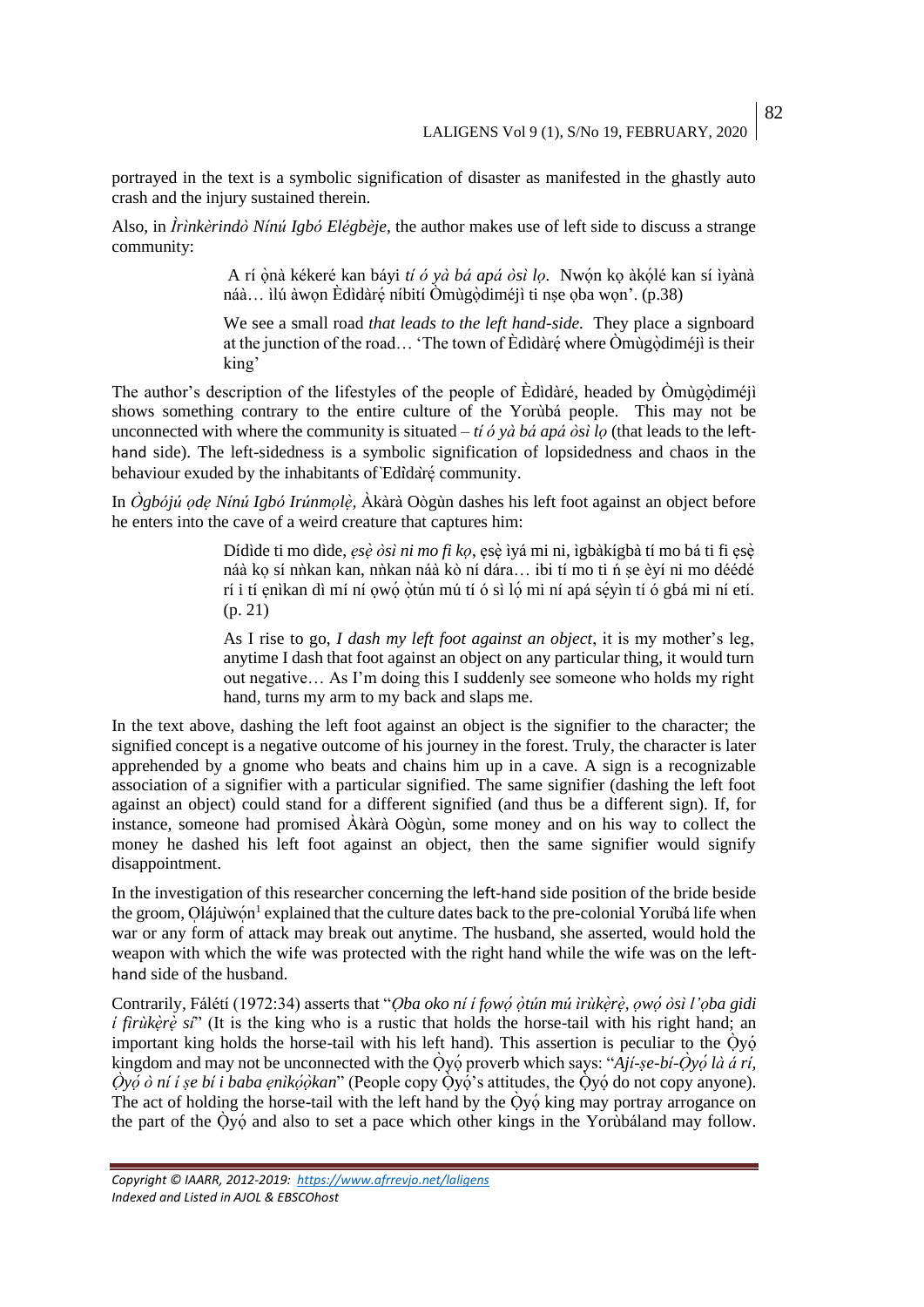83

However, during ceremonial periods when a king appears in state in his full regalia especially with his lead or bead staff ( $\dot{\rho}p\acute{a}$  *o`jé t`abí*  $\dot{\rho}p\acute{a}$  *ì*[ $\dot{\epsilon}$ }, it becomes expedient that he holds the horsetail with his left hand because the staff is held with the right hand.

Also, among biological organs, the heart has been noted to be one of the most important organs in the body. Macdonald (2009:95) maintains that the heart "is usually felt to be on the left side because the left heart (left ventricle) is stronger as it pumps to all body parts". This may not be unconnected with why warriors shoot their enemies, aiming at the left side of the chest where the heart is situated so as to hasten their death, noting the delicate nature of the heart. The location of the heart on the left side by the Supreme Being is undoubtedly natural which may force an analyst to pitch his tent with the side; contrastively, human beings' innovation is based on culture and conventions which may not be easily invalidated by anyone because it is a communal property.

On the other hand, something positive is done in relation to the right hand-side. In *Ṣaworoidẹ*, during the coronation anniversary of Lápité, the winners in the dancing competition are placed on the right-hand side.

> Ọ̀gá àwọn oníṣẹ́ àṣà bọ́ síwájú. Ó bá àwọn ọmọdé náà sọ̀rọ̀ . Ó ní "Ẹ kọ́kọ́ pàtéwó fún ara yín. Gbogbo yín le se dáadáa, gbogbo yín ni e ó sì gba èbùn... gbogbo yín *ẹ tò sí ọwọ́́ ọ̀ tún mi* kí ẹ máa gba ẹ̀bùn yín o". (pp.98-99)

> The head of the culture workers comes forward. He speaks with the children. He says, "Firstly clap for yourselves. All of you did very well; all of you will collect prizes… All of you should *line up on my right-hand side* and collect your prizes.

The head of the culture workers separates the children who know how to dance very well from those who do not. He makes these good dancers to line up – *ẹ tò sí ọwọ́́ ọ̀ tún mi* (line up on my right-hand side) for their various prizes. The positioning of winners on a right-hand side is truly significant in the text. It is a symbolic signification of success as manifested in the competition.

Right-hand side is also associated with royalty. In *Şaworoide*, Amawomárò tutors Arésèjábàtá:

*Ọ̀tún ni kí o máa tẹ fìlà sí o. Ọ̀tún lọmọ ọba á tẹ̀ ẹ́́ sí*. Ó ti dára báyìí. Hẹ̀nẹ́n-ẹ̀n. Bí ijó bá pọ̀ , tó bá yẹ̀ , kí o tún rọra tún un ṣe. Ó yá máa wá lọ. (p.100)

*You should be tilting your cap to the right-hand side. The right-hand side is where the prince tilts his cap.* It is good like this. That's alright. If it slips due to serious dancing, gently put it right. Now be on your way.

Amawomárò tries to teach the young prince, Arésèjábàtá, one of the norms that sets him aside from other members of the society – *Ọ̀tún ni kí o máa tẹ fìlà sí o* (you should be tilting your cap to the right-hand side). Amawomárò provides an explanation – *Ọ̀tún lọmọ ọba á tẹ̀ ẹ́́ sí (*the right-hand side is where the prince tilts his cap). This is a symbolic signification which distinguishes the prince from a non-prince in the Yorùbá society.

Some authors have not followed the convention of putting positive things on their right-hand side and negative things on their left. This is seen in *Ojú rí.*

> Bàba Fádípè gbó òrò wọn délè. Ó wá gbé òpèlè rè síta, ó sòrò wúyẹwúyẹ sí owó ẹyọ kan, ó sì kó àti owó ẹyọ àti eegun ẹran kan fún Rúùtù pé kí ó di

*Copyright © IAARR, 2012-2019: <https://www.afrrevjo.net/laligens> Indexed and Listed in AJOL & EBSCOhost*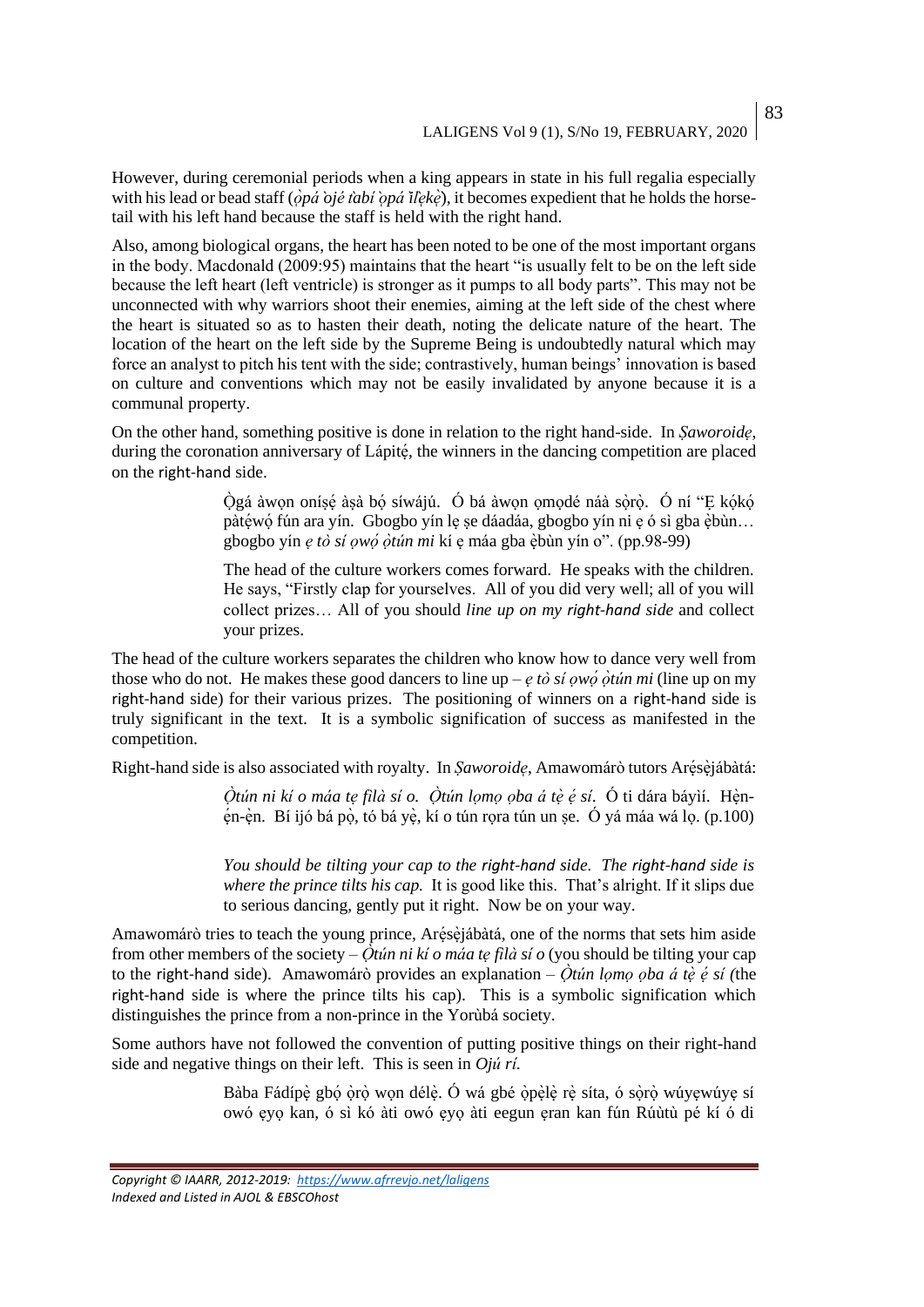ọ̀kọ̀ọ̀kan mọ́ ọwọ́ kọ̀ọ̀kan. Bàbá gbé ọ̀pẹ̀ lẹ̀ janlẹ̀ lẹ́ẹ̀mejì, *ó ní kí Rúùtù sọ ohun tí ó bá wà ni ọwọ́́ òsì rẹ̀* sílẹ̀ *, ló bá di owó ẹyọ*. Bàbá Fádípẹ̀rẹ́rìn ín, ó kí wọn kú orí ire. (pp.97-98).

Bàbá Fádípè listens to their story till the end. He then brings out his  $\partial p \dot{\rho} \dot{\rho}$ ; he speaks quietly to a cowry, and he now gives both the cowry and a piece of bone to Ruth to hold each of them in each of her hands. Baba casts his  $\partial p \partial \dot{\theta}$ *̀ ̀* divination on the ground twice; *he asks Ruth to put down the item inside her left fist which turns out to be the cowry*. Bàbá Fádípè smiles and congratulates them.

In Ifá divination, Abímbọ́ lá (1977: vii) explains the meaning and process of casting lots with a cowry and a piece of bone after an Ifá priest has conducted his investigation. Casting lots is to make the Ifá priest have a deeper knowledge of the investigaton and also to determine a particular person or thing that Ifá is speaking about. He points out that cowry stands for a positive thing while a piece of bone represents a negative thing. Bàbá Fádípè deviates from the conventional concept of left and right – *ó ní kí Rúùtù sọ ohun tí ó bá wà ní ọwọ́́ òsì rẹ̀ sílẹ̀ , ló bá di owó ẹyọ* (he asks Ruth to put down the item inside her left hand which turns out to be the cowry). *Owó ẹyọ* (cowry) which signifies positive, in a conventional pattern, ought to be on the right-hand side. However, divination and choice of selection of items clasped in the hand/palm in casting lots might have been dictated by the oracle beyond the visible customs.

Some authors in some instances have allowed both the right and the left to work together to achieve success. In Ṣ*aworoidẹ:*

> Gbogbo àwọn ẹ̀rò ń garùn, wọn fẹ fi ojú ara wọn rí ìṣẹ̀lẹ̀ nlá náà. Awọn tó jókòó ti dìde dúrò. Àwon onílù dùndún ti gbé ìlú kó èjìká, wón ti mú òpá lówó danindanin. Àyánníyì, náà ti ká apá agbádá sókè, *ó ń fi ọwọ́́ òsì ra ọṣán saworoidẹ, ó fi ọwọ́́ ọ̀ tún gbá ọ̀pá mú gírí.* (p.184)

> All the people in the crowd are stretching their necks; they want to witness the great event. Those who sat down have stood up. The dùndún drummers have hung their drums on their shoulders and held their drumstick tightly. Àyánníyì also has folded up the arm of his *agbádá* dress. *He is using his left hand to rub the strings of leather of brass bells and the right hand to hold the drumstick.*

In the final ousting of the military dictator, Làgàta, the drummer, Àyánníyí, makes use of his two hands *– ó ń fi ọwọ òsì ra ọṣán ṣaworoídẹ, ó fi ọwọ́́ ọ̀ tún gbá ọ̀pá mú gírí* (he is using the left hand to rub the strings of leather of brassbells and the right hand to hold the drumstick) in the communication of the message to the hearing of the military dictator which causes headache that finally results to his death. The binary principle is at work here as this indicates that the left and right are rather complementary and both work together for positive reconstruction of the society

#### **Conclusion**

This study unravels the code of right and left. Most times negative events do occur at the lefthand side. For instance, dashing the left foot against an object results in a car crash inflicting a permanent damage on the victim; events that are strange and run contrary to the Yoruba culture occur in a community on the left side. Contrarily, pleasant events occur on the righthand side. For instance, winners in competitions are lined up on the right-hand side; princes tilt their caps on the right-hand side. It is also uncovered that some novelists are not aware (or